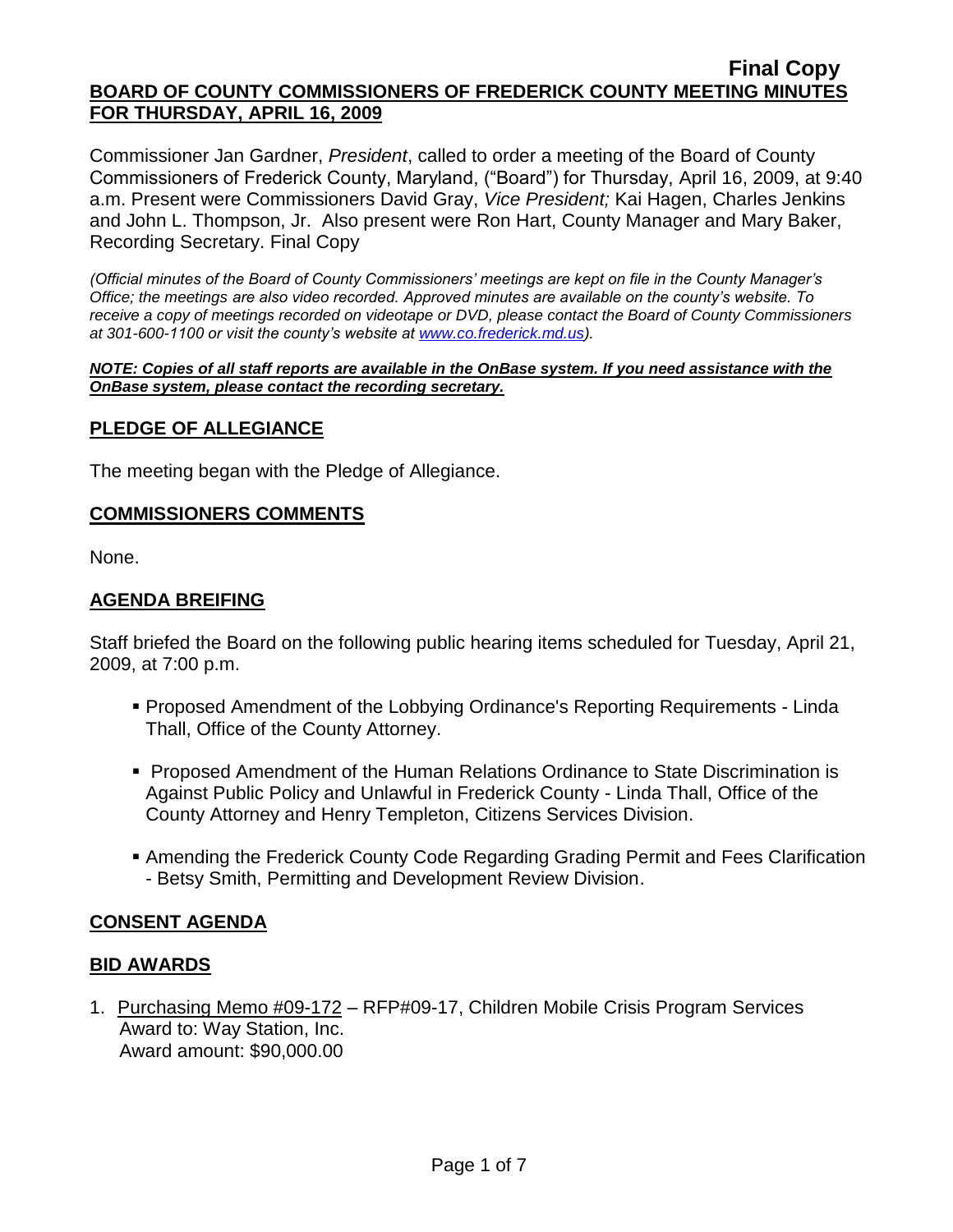- 2. Purchasing Memo #09-184 Bid #09-CP-80, Bituminous Overlay of Various Frederick County Roadways FY 2009 Award to: C.J. Miller, LLC Estimated award amount: \$4,026,426.00
- 3. Purchasing Memo #09-185 Request to Provide Paging Service by way of Piggybacking State of Maryland Contract #060B980042 Award to: USA Mobility Estimated award amount: \$37,000.00

# **BUDGET TRANSFER**

1. BT-09-161, Transit Services Division

# **GRANTS**

- 1. Proposal for Continued Funding of Family Mediation Program from Mediation and Conflict Resolution Office (MACRO) - Lynn Macpherson, Circuit Court
- 2. 2009 American Recovery and Reinvestment Act (ARRA) Justice Assistance Grant (JAG) Agreement Between City of Frederick and Frederick County - Marty Gallagher, Sheriff's **Office**

Commissioner Jenkins requested to pull Bid Award #1 and Grant #1 for discussion.

Commissioner Thompson moved to approve Bid Award #1, with a five-percent (5%) reduction. Commissioner Jenkins seconded the motion that failed 2-3 with Commissioners Gardner, Gray and Hagen opposed.

Commissioner Gray moved to approve the consent agenda with the exception of Grant #1. Commissioner Hagen seconded the motion.

Commissioner Thompson moved to split the vote.

Bid Award #1 passed as presented 3-2 with Commissioners Jenkins and Thompson opposed.

The balance of the consent agenda with the exception of Grant #1 passed 5-0.

# **WORKSESSION**

# **Critical Farms Program - Request to Appraise - Tim Blaser, Planning Division**

Mr. Blaser presented information to the Board regarding five (5) applications he received for the Critical Farms Program.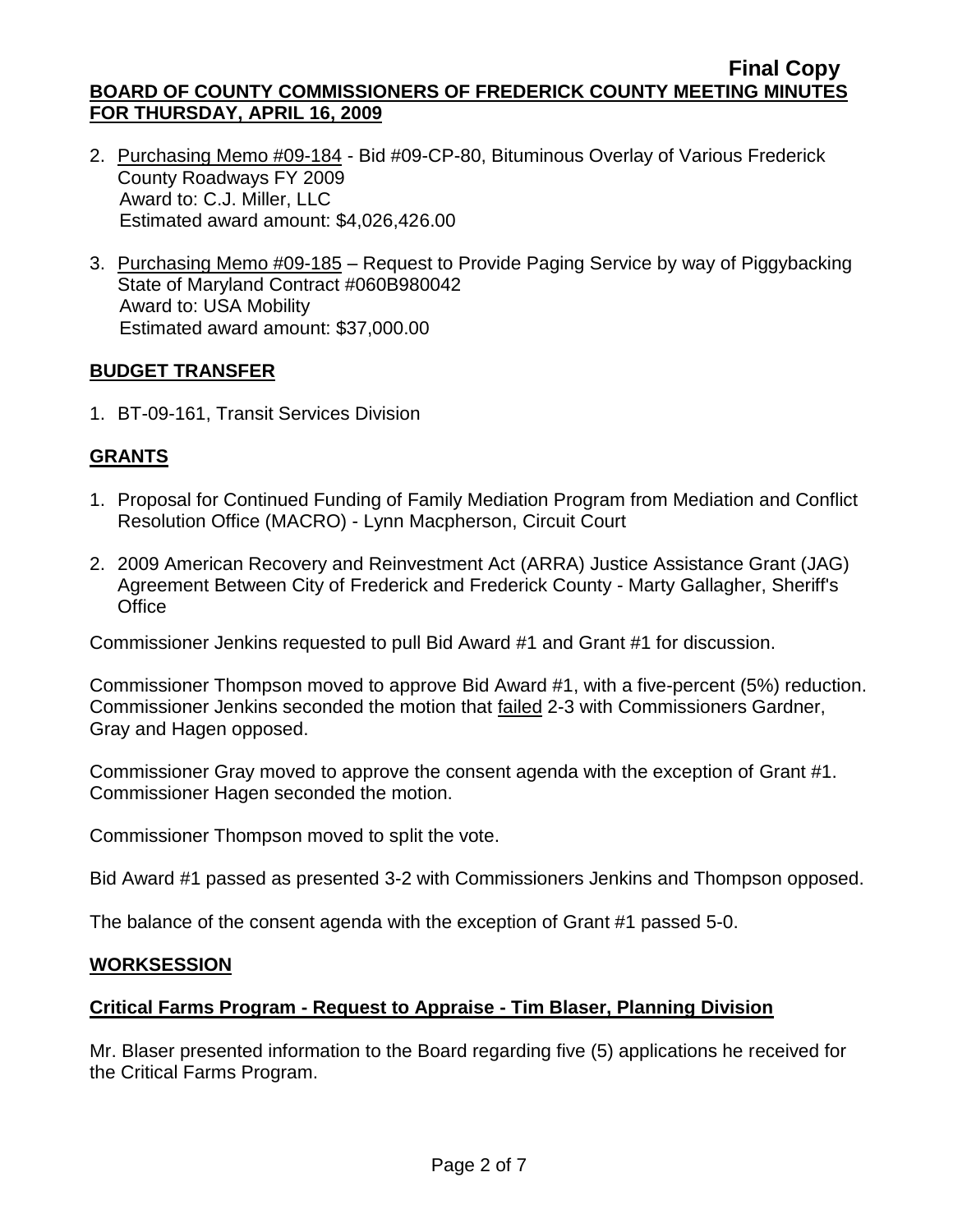Public comment was taken from:

- Richard Calimer
- **Paul Coblentz**
- **Byron Grossnickle**
- **Malea Wright**

Commissioner Gray moved to approve staff's recommendations as presented in the staff report. Commissioner Jenkins seconded the motion that passed 5-0.

# **Memorandum of Understanding (MOU) for Disposal of Board of Education (BOE) Surplus Property - Austin Abraham, Management Services Division**

Mr. Abraham and Ray Barnes, Frederick County Public Schools, presented information to the Board regarding the MOU, which would outline the process for disposal of surplus property as it related to the construction of the new BOE central office. In July 2007 the Board agreed to the BOE's request that they receive the benefit of the fair market value for each of the four (4) properties they declared as surplus.

The Board requested the following changes to the MOU:

- Page 9, Section 6, to strike "*in partial payments over time*" and replace with "*equal annual payments between transfer of property and September 2018*."
- Page 10, Section 8, add a specific date and strike "*within thirty (30) days*."
- Page 12, Section 14, strike "*12*" and replace with "*13*."

Commissioner Hagen moved to approve the MOU with the changes as noted. Commissioner Gray seconded the motion that passed 3-2 with Commissioners Jenkins and Thompson opposed.

# **Proposal for Continued Funding of Family Mediation Program from Mediation and Conflict Resolution Office**

Lynn Macpherson, Circuit Court, presented information regarding the grant from the consent agenda.

Commissioner Jenkins moved to approve the grant as presented. Commissioner Hagen seconded the motion that passed 5-0.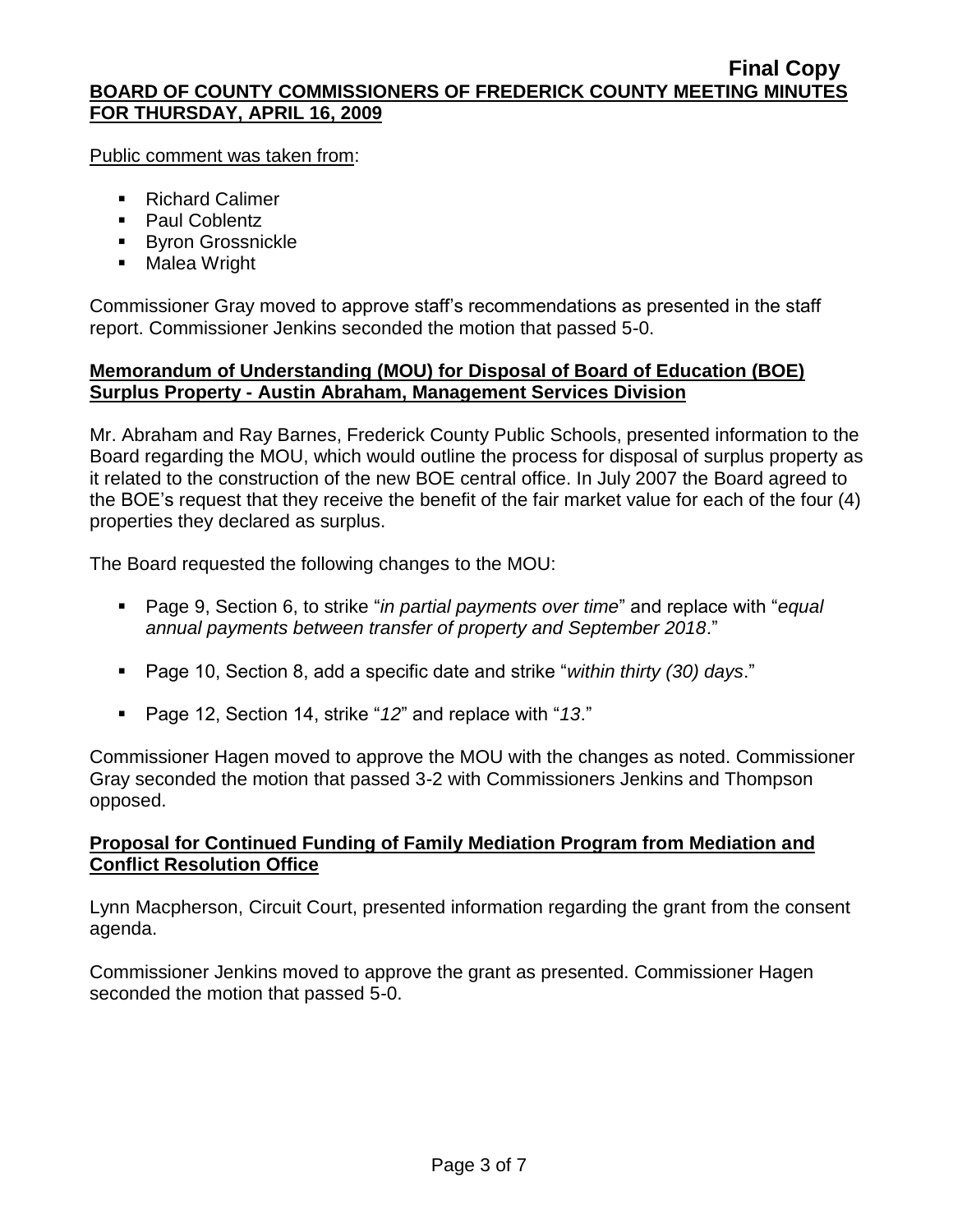### **ADMINISTRATIVE BUSINESS**

# **Animal Control Outdoor Dog Kennels - Darlene Bucciero, Public Works Division**

Ms. Bucciero presented information regarding outdoor dog kennels to the Board. The Capital Improvements Program (CIP) included a project requested by Animal Control Division to upgrade the kennels.

Commissioner Jenkins moved to approve staff's recommendation as presented in the staff report. Commissioner Hagen seconded the motion that passed 5-0.

### **Identity Theft Prevention Program Policy and Procedures - Barry Stanton, Assistant County Manager and Richard McCain, Office of the County Attorney**

Mr. Stanton and Mr. McCain presented a proposed resolution regarding the development and implementation of an identity theft program for the county pursuant to the Federal Trade Commission's Identity Theft Red Flag Rule.

Commissioner Hagen moved to approve Resolution #09-05, effective April 16, 2009. Commissioner Gray seconded the motion that passed 5-0.

(A copy of Resolution #09-05 can be obtained in the County Manager's office or from the county's website, [www.co.frederick.md.us.](www.co.frederick.md.us))

#### **Legislative Issues**

John Mathias, County Attorney's Office, presented updates to the legislative issues.

He noted the following bills passed:

- Senate Bill 608, Alcoholic Beverages Part-Time Inspector
- **House Bill 721, Wine Festival Liquor License**

# **DIRECTOR'S REPORT – Al Hudak, Public Works Division**

Mr. Hudak presented his report.

# **CLOSED SESSION**

Commissioner Gray moved to proceed to closed session in accordance with Maryland Annotated Code State Government Article § 10-508(a)(7) To consult with counsel to obtain legal advice. Commissioner Hagen seconded the motion that passed 5-0.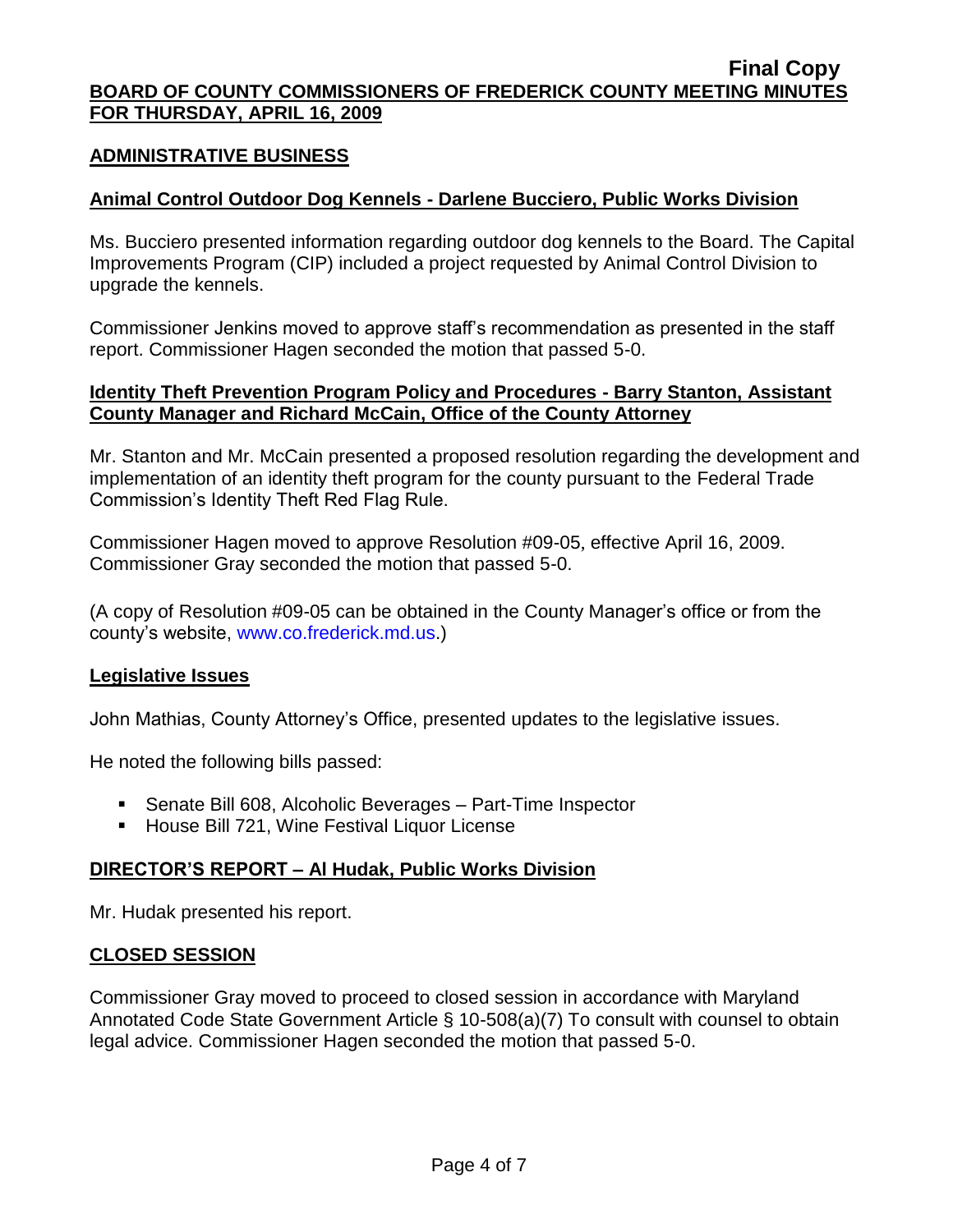# **COMMISSIONERS COMMENTS**

None.

# **PUBLIC COMMENTS**

None.

# **QUESTIONS – PRESS**

None.

# **ADJOURN**

The meeting adjourned at 11:50 p.m.

Respectfully submitted,

Mary E. Baker Recording Secretary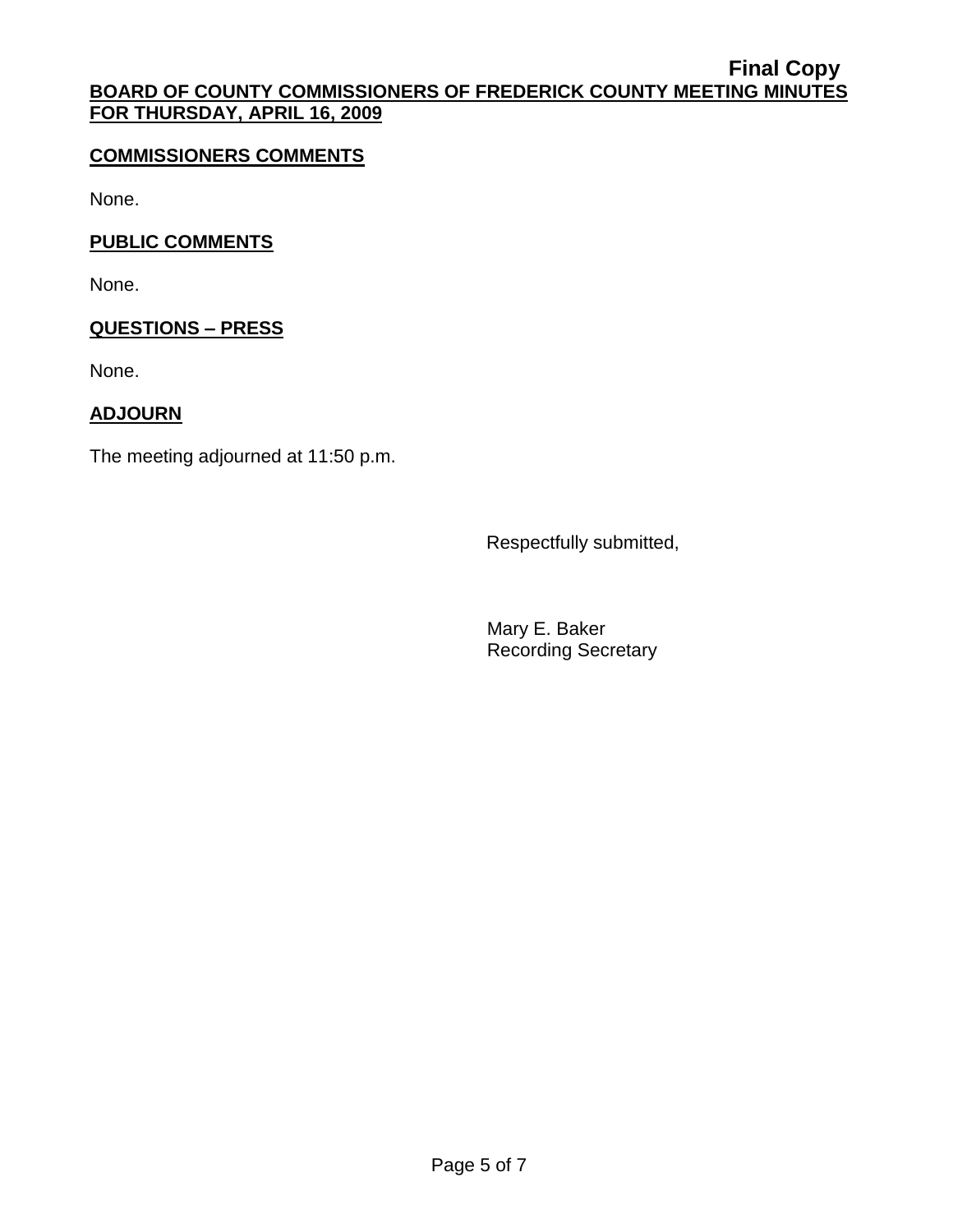# **FORM OF STATEMENT FOR CLOSING THE MEETING OF THURSDAY, APRIL 16, 2009**

# **STATUTORY AUTHORITY TO CLOSE SESSION**

### **State Government Article §10-508(a):**

(7) To consult with counsel to obtain legal advice.

# **Motion:**

Commissioner Gray moved to proceed to closed session in accordance with Maryland Annotated Code State Government Article § 10-508(a)(7) To consult with counsel to obtain legal advice. Commissioner Hagen seconded the motion that passed 5-0.

### **Topic to be Discussed:**

To consider legal and financial requirements for disposing of possibly surplus real property.

Mary E. Baker Recording Secretary